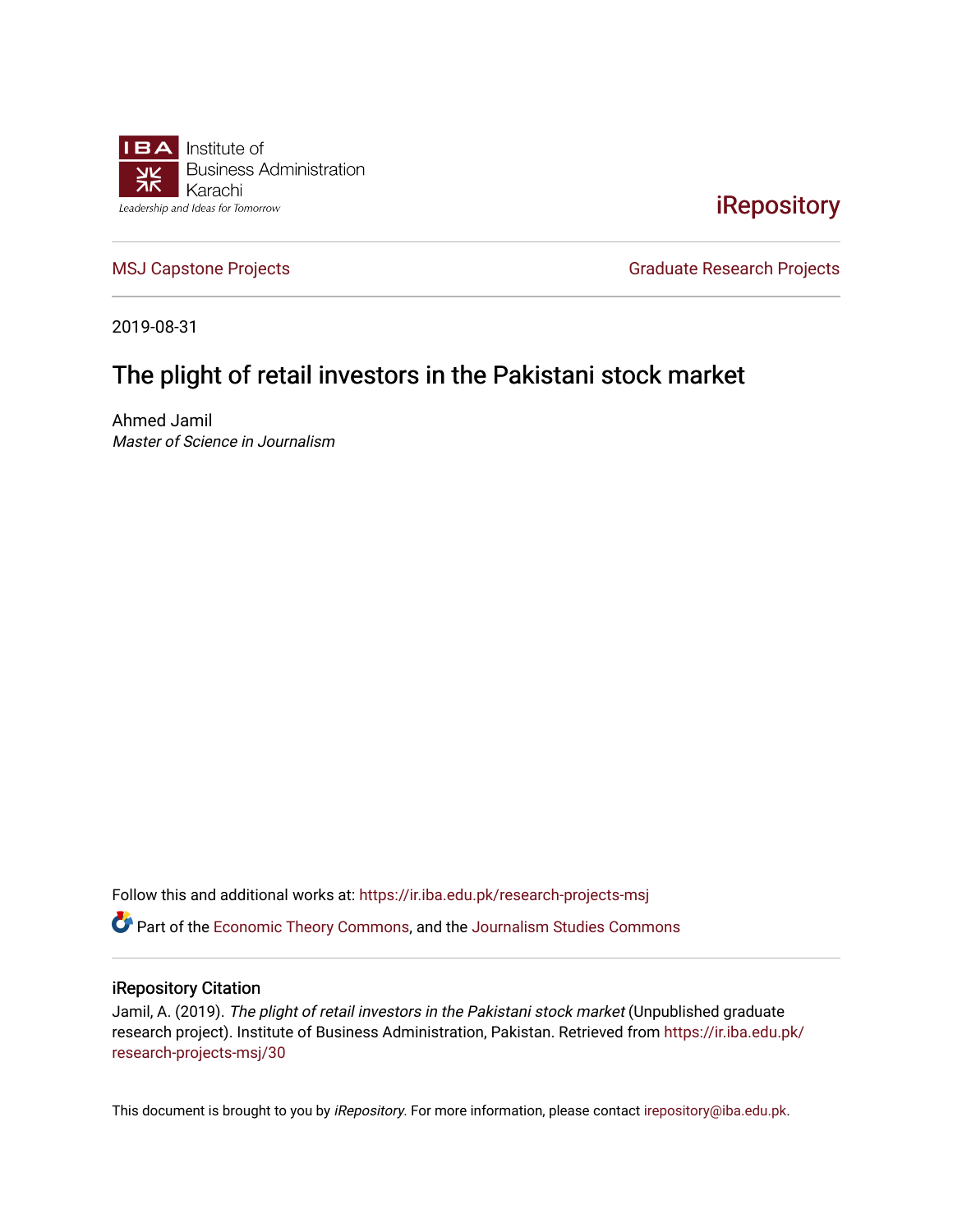



# **THE PLIGHT OF RETAIL INVESTORS IN THE PAKISTANI STOCK MARKET**

This research report is submitted to the Faculty of Business Administration as partial fulfillment Masters of Science in Journalism degree

by

#### **Ahmed Jamil**

### Supervised by **Shahzeb Ahmed** Lecturer Department of Journalism Centre for Excellence in Journalism Institute of Business Administration (IBA), Karachi

Summer Semester 2019 Institute of Business Administration (IBA), Karachi, Pakistan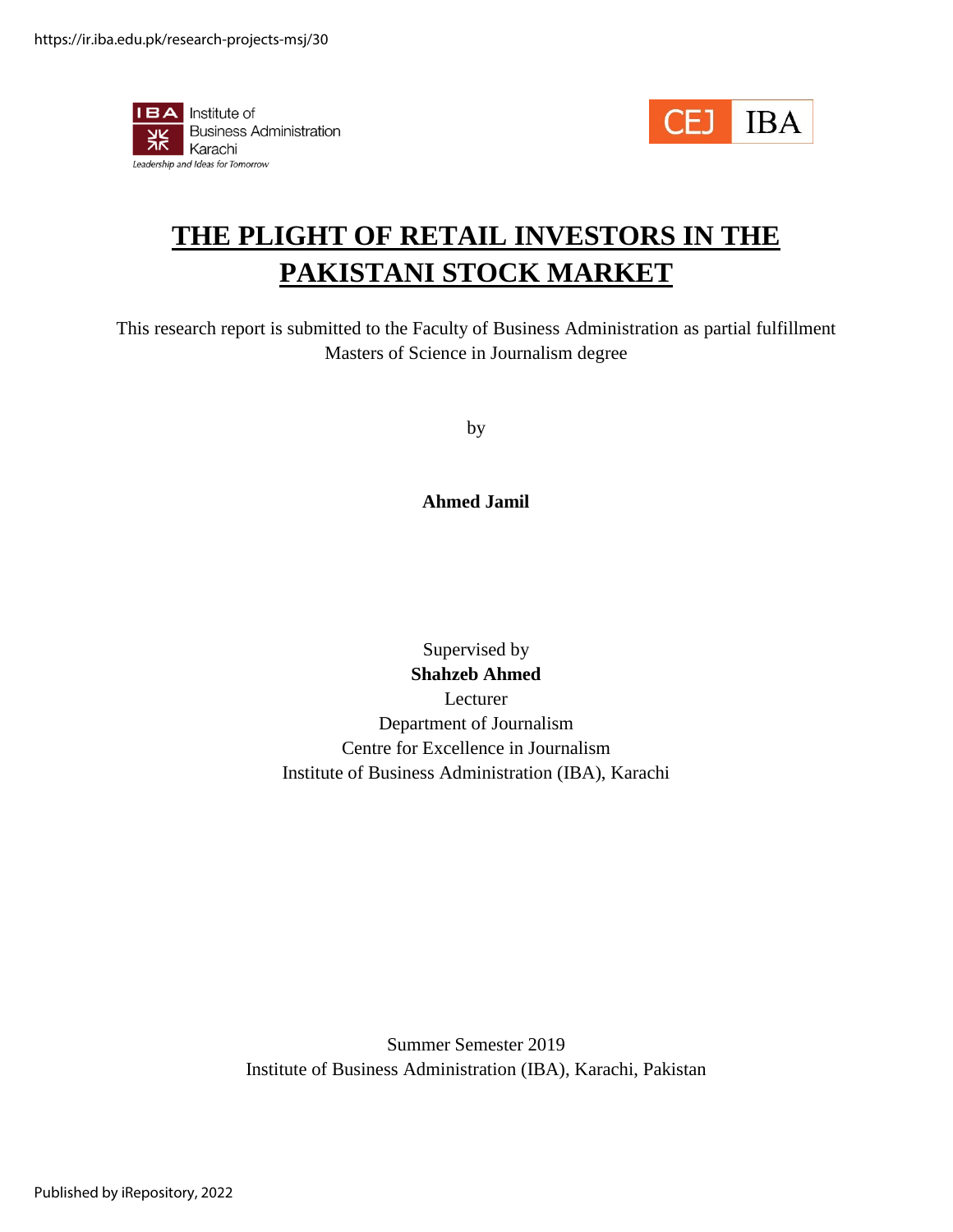



# **THE PLIGHT OF RETAIL INVESTORS IN THE PAKISTANI STOCK MARKET**

This research report is submitted to the Faculty of Business Administration as partial fulfillment Masters of Science in Journalism degree

by

**Ahmed Jamil**

**Committee/Panel:**

**Shahzeb Hashim** CEJ, IBA

**Kamal Siddiqui** CEJ, IBA

**Kazim Alam** Dawn

> Summer Semester 2019 Institute of Business Administration (IBA), Karachi, Pakistan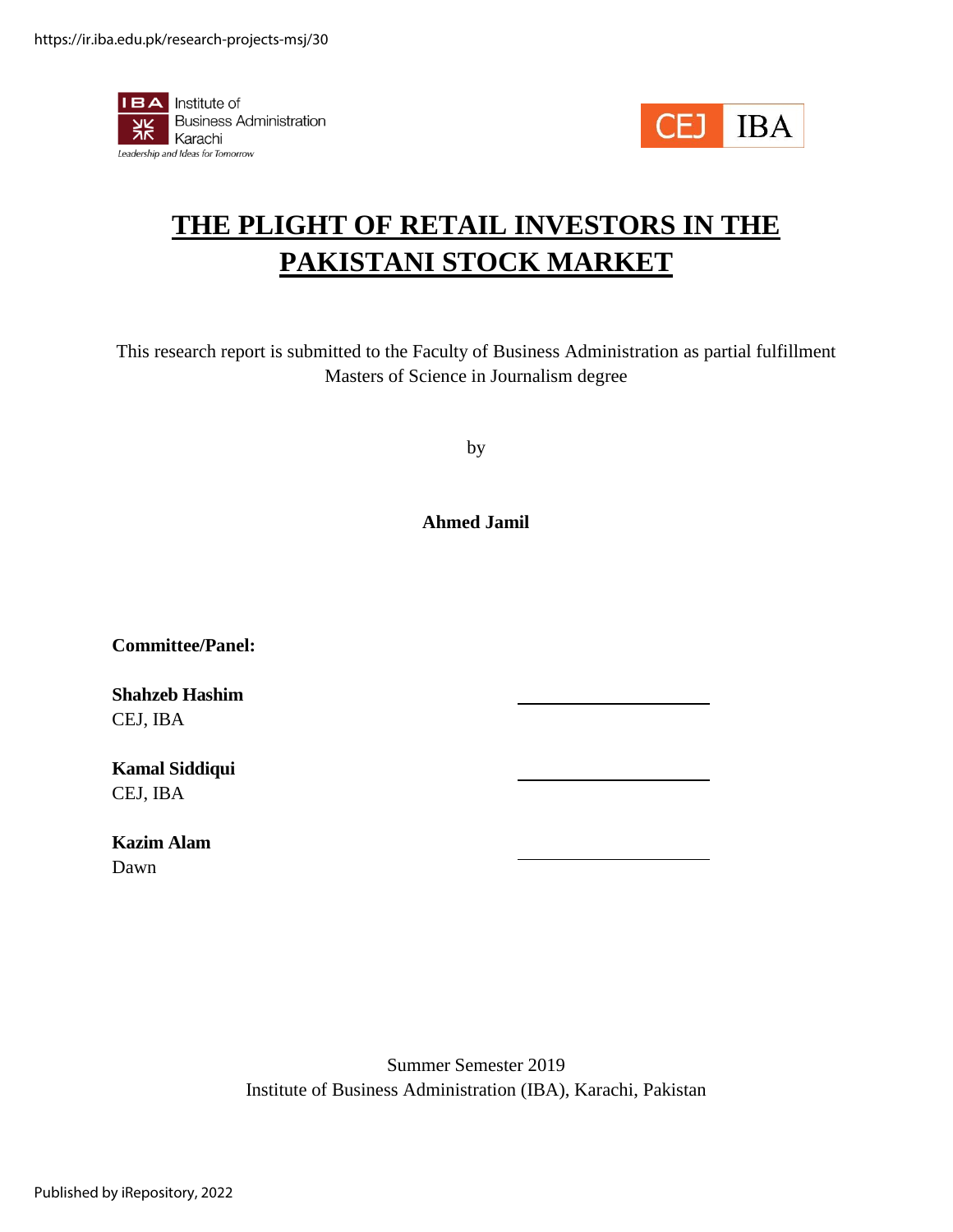https://ir.iba.edu.pk/research-projects-msj/30

Copyright: **2019, Ahmed Jamil** All Rights Reserved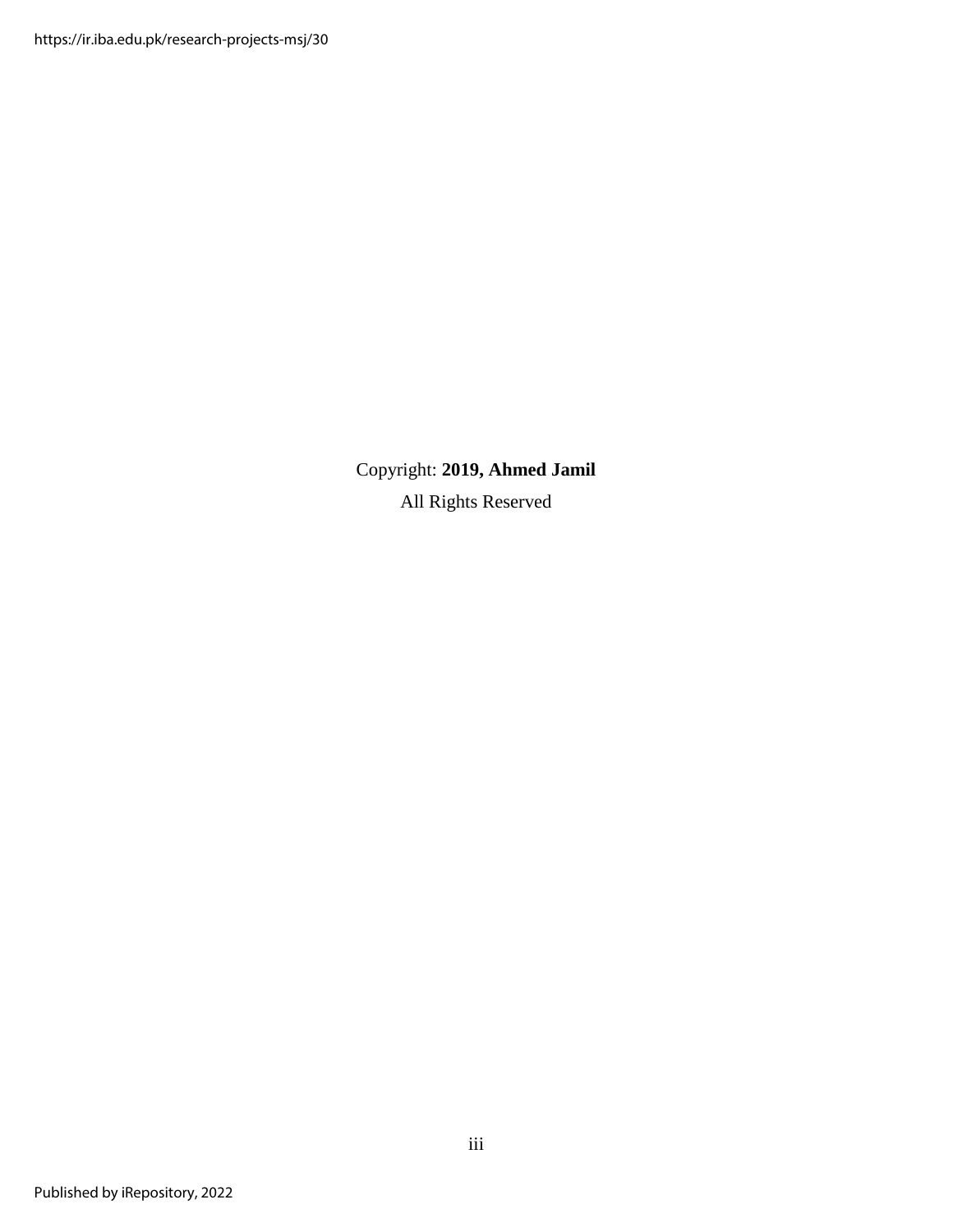# **Table of Contents**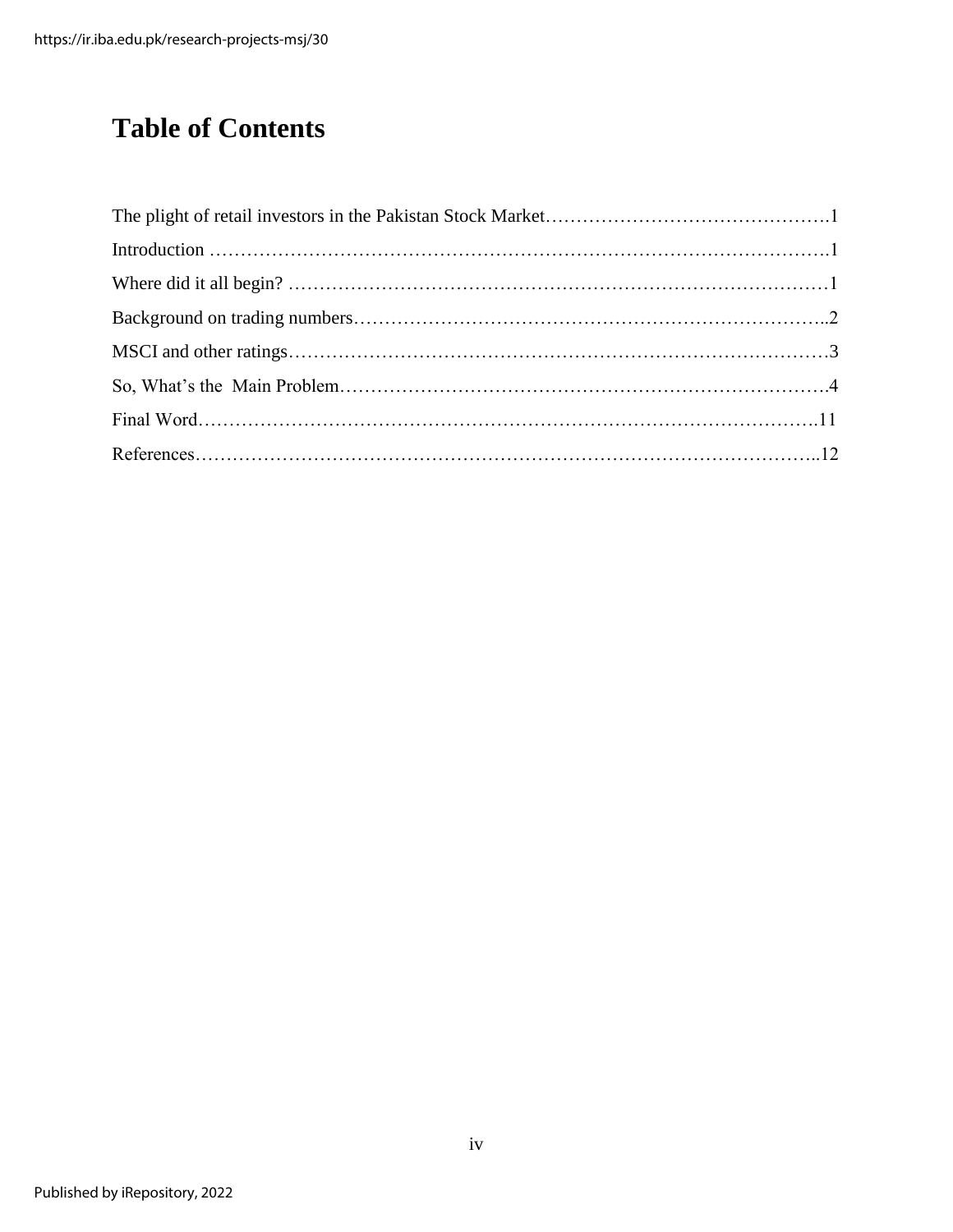# **The plight of retail investors in the Pakistan Stock Market**

PSX has a reputation for being biased towards big investors; Experts blame lack of information, brokers' disinterest in smaller returns, and govt.'s indifference towards spreading investment awareness

### **Introduction**

Investopedia defines the 'Stock market' as "The collection of markets and exchanges where regular activities of buying, selling, and issuance of shares of publicly-held companies take place." (Chen, 2019) In developed economies, the stock market provides a trustworthy platform for both big and small investors. Of course like any legal and reliable investment opportunity, the returns correspond directly to the strength and amounts of investments, which means to say that bigger investors have a higher chance of higher returns as well as success. However, that does not eliminate the opportunity for smaller investors. Things are not as ideal in developing economies, like Pakistan, where the stock market is much less developed, much less transparent, and much more riddled with corrupt practices and insider trading. This study is done to identify the factors that cause these inequalities in opportunity for investments, and to identify solutions to problems posed by such inequalities.

### **Where did it all begin?**

The first stock exchange in Pakistan was established in September 1947 but was formally incorporated under the name of Karachi Stock Exchange in 1949. To meet the trading needs of the provincial metropolis of Punjab, a second exchange was set up in Lahore in 1970, while the Islamabad Stock Exchange was set up in 1989. Owing to the three exchanges having different management and separate trading interfaces and separate indices, the Stock Exchanges Act, 2012 was promulgated in 2016, which merged the three exchanges into one, under the name of the Pakistan Stock Exchange (PSX).

PSX has made significant strides in its history, having a small presence of five listed companies initially with a total paid-up capital of Rs 37 million. In 1960 there were 81 companies with a market capitalization of Rs 1.8 billion whereas now, as of Calendar Year ending December 31, 2018, there are 546 companies listed in the bourse with a market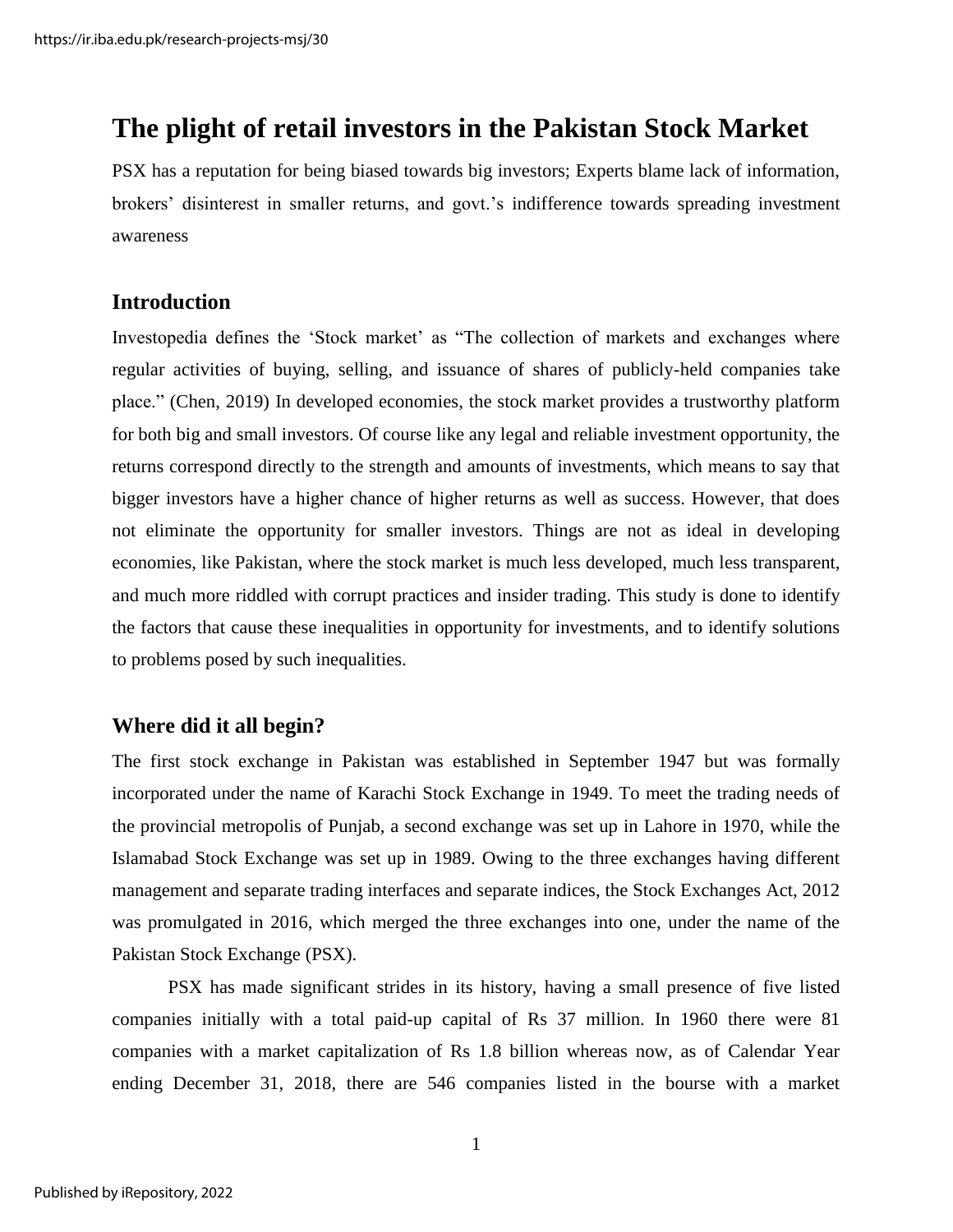capitalization of Rs 7.692 trillion. The newest member of the PSX is Interloop Limited, a hosiery manufacturer, whose IPO was the biggest for any private company in Pakistan's history.

Richard Morin, former CEO of PSX, had greatly emphasized on the importance of the stock market in the economy of Pakistan. Speaking at an event organized by the Pakistan Business Council, shortly before his resignation, Morin said the central mission of PSX is capital formation and efficient allocation of that capital in the economy. "We bring the life-blood capital to the businesses that create jobs and economic boom for Pakistan. Let me be clear. There can be no economically successful Pakistan without a vibrant capital market," said Morin.

The current chairman of PSX, Sulaiman S. Mehdi took charge in July and has continued with the passion set off by Morin, but has added the direction of attracting female investors. In an awareness session in Islamabad held jointly by PSX and a private securities' company, he expressed his amazement at the interest shown by the female segment in the stock market. He also suggested to women entrepreneurs to explore the potential of listing on the SME [Small and Medium Enterprises] Board of PSX.

#### **Background on trading numbers**

Pakistan Stock Exchange has had some successful periods but on average when the market hits the top spot is big enough news to make it to the main news bulletins on all TV channels.

Thankfully when there is an extraordinarily horrible day that too is news worthy, so PSX is an average performing index at best, it might suggest. However, another interesting thing about Pakistan's investment climate is that it does not seem to get affected by the external factors that are considered significant for exchange trading worldwide. There is a bump here or there with political fluctuations such as former Prime Minister Nawaz Sharif's arrest, or former finance minister Asad Umar's resignation. But at the same time, there is not much to trace with economic changes, such as currency devaluation or global financial crunch.

One of the reasons for this is that Pakistan's stock market is not much integrated globally. Secondly the economic environment in the country is not primarily debt based, which means that if the economy takes a turn for the negative, the usual effects are lower investments and slower markets but the stock market seems to remain relatively isolated.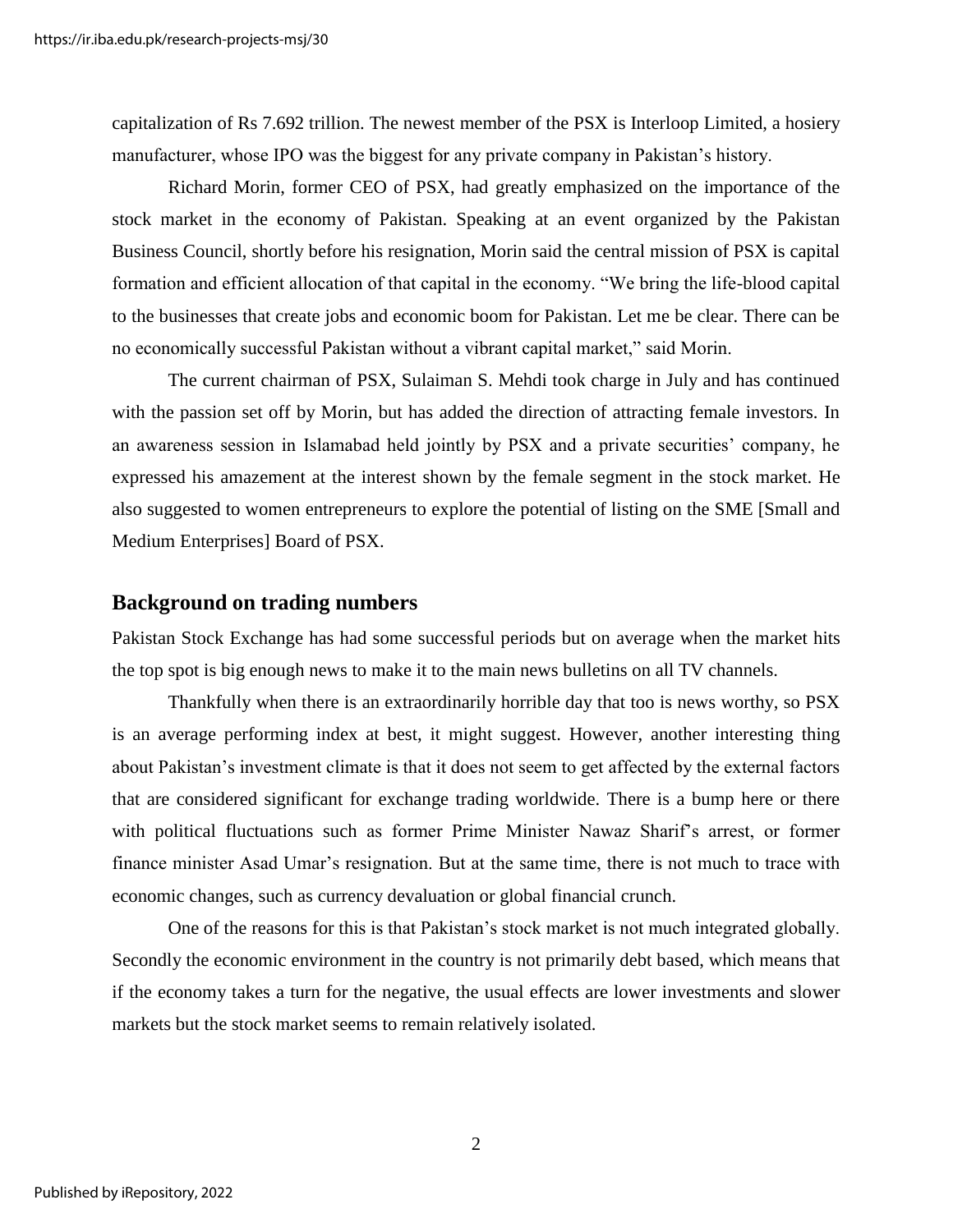

#### **MSCI and other ratings**

Pakistan Stock Exchange has had an equally rocky history with the international trading rankings and ratings as it has had with the local investors and trading associations. The MSCI world index is part of 'The Modern Index Strategy', which is a broad global equity index that represents large and mid-cap equity performance across 23 developed markets countries. It covers approximately 85% of the free float-adjusted market capitalization in each country and MSCI world index does not offer exposure to emerging markets.

When MSCI index ranks a developing country's economy, let's say in Frontier Markets or Emerging Markets, the international investors base their decisions accordingly. These days we are ranked as an 'Emerging Markets'. When it happened was in May 16, 2017 – after nine years of us staying in the Frontier Markets – our stock market opened to a global investment of approximately \$1.4 to \$1.7 trillion. However, keeping up with the tradition of not behaving as per wide held expectations, the stock market actually dipped the very next day. In the first hour and a half of trading, the market had lost 900 points.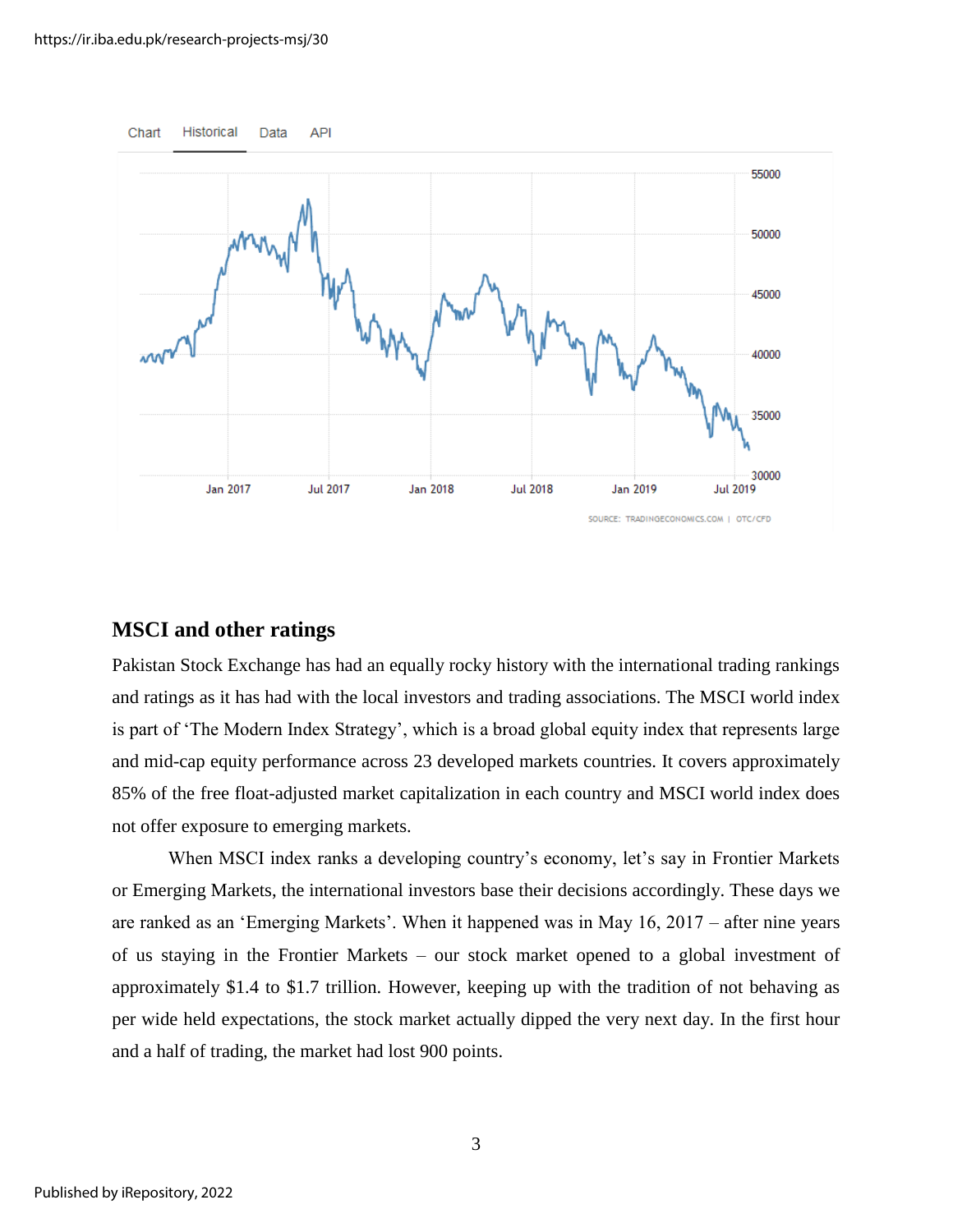

The initial reason for the dip given by the market experts was that too many companies were made part of the new ranking which diluted the investors' interests. In 2019, there were serious concerns that the MSCI index will kick Pakistan out of the Emerging Markets index, but against all odds we managed to hold on. PSX and therefore Pakistan as an investment opportunity as a whole is still not out of risky zone yet. What happens in the future is anybody's guess? Let's turn our attention back to the local problems for now.

#### **So, what's the main problem?**

From the above discussion we infer that while on the one hand the Pakistan Stock Exchange has made the fortunes of many, but on the other it has also caused many more to lose their life's savings. All over the world, stock exchanges are meant to be for both big and small investors who don't wish to keep their money idle in the banks or are prepared to take higher risks for higher returns. In Pakistan, however, like most means of production, stock exchange has also become a playground for only the rich. Smaller investors often find themselves in impossible situations with usually one of the two options – either hold investments for really a long run and walk out with little to no capital gains but no massive losses, or take bigger risks and possibly lose all their money.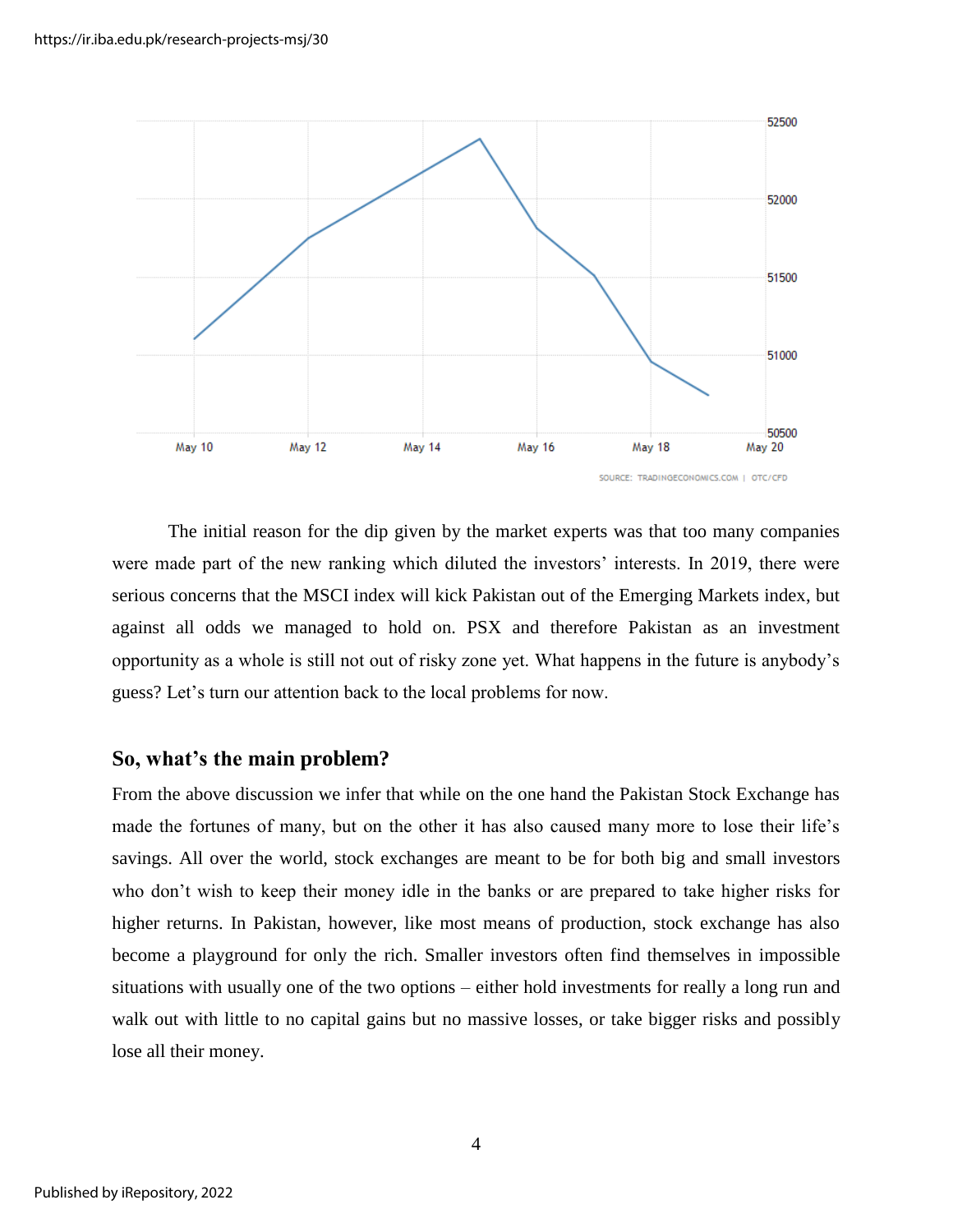Morin said the objective of the exchange is to bring more Pakistanis into the stock market. "This is a fundamental issue to be dealt with. When PSX succeeds in bringing new investors, it would transform the capital market of Pakistan and contribute to its economic success," he said in an interview last year. Morin also cited examples of other developing countries and the participation of retail investors in those countries. He said Sri Lanka has 700,000 active investors in a population of 20 million while Pakistan only has around 250,000 investors. Similarly, he said, Bangladesh has 2.5 million investors in their stock market and Vietnam with a population of 90 million had 6 million retail investors in the capital market. (Pakistan Today, 2018)

However, the engagement with new investors continues to pose the biggest challenge for the stock market. Investors Lounge Co-Founder and Director Business Development Sennen D'Souza said, "Small investors don't usually have a finance background and if some small investors do have a finance background, it does not necessary mean that they understand the market. The market is very complicated. You need to understand the fundamental and technical aspects of the market as well as the mood of the market. There are a lot of things to understand about the market."

A story published in a business publication called *Profit* in April, titled "Why people don't invest in PSX, and why you should", sheds more light on the matter. The piece said, there is a shocking dearth of any awareness-raising campaigns by the government, or any entity including the PSX itself, to educate potential investors on various avenues of investment. The only examples that can be found are sessions held by the PSX at chambers of commerce and industry in various cities. (Pakistan Today, 2019)

Hammad Bin Noaman, a graduate of Institute of Business Administration, Karachi and a small investor, said, "When people who don't understand the stock market, they become easy targets for brokers. I personally know people who have put money in the stock market but don't actually understand what that money is used for. They simply don't understand what stocks are and what they're buying when they invest in stocks."

Syed Zafar Abbas, general manager at Zahid Latif Khan Securities (Pvt.) Ltd. who had also spoken to the publication highlighted that, "The maximum investment news is a one-liner about the direction that the stock market took for the day; how, then, can we hope that the public will develop any interest [in investing]?" Co-founder of Investors Lounge agrees. He said,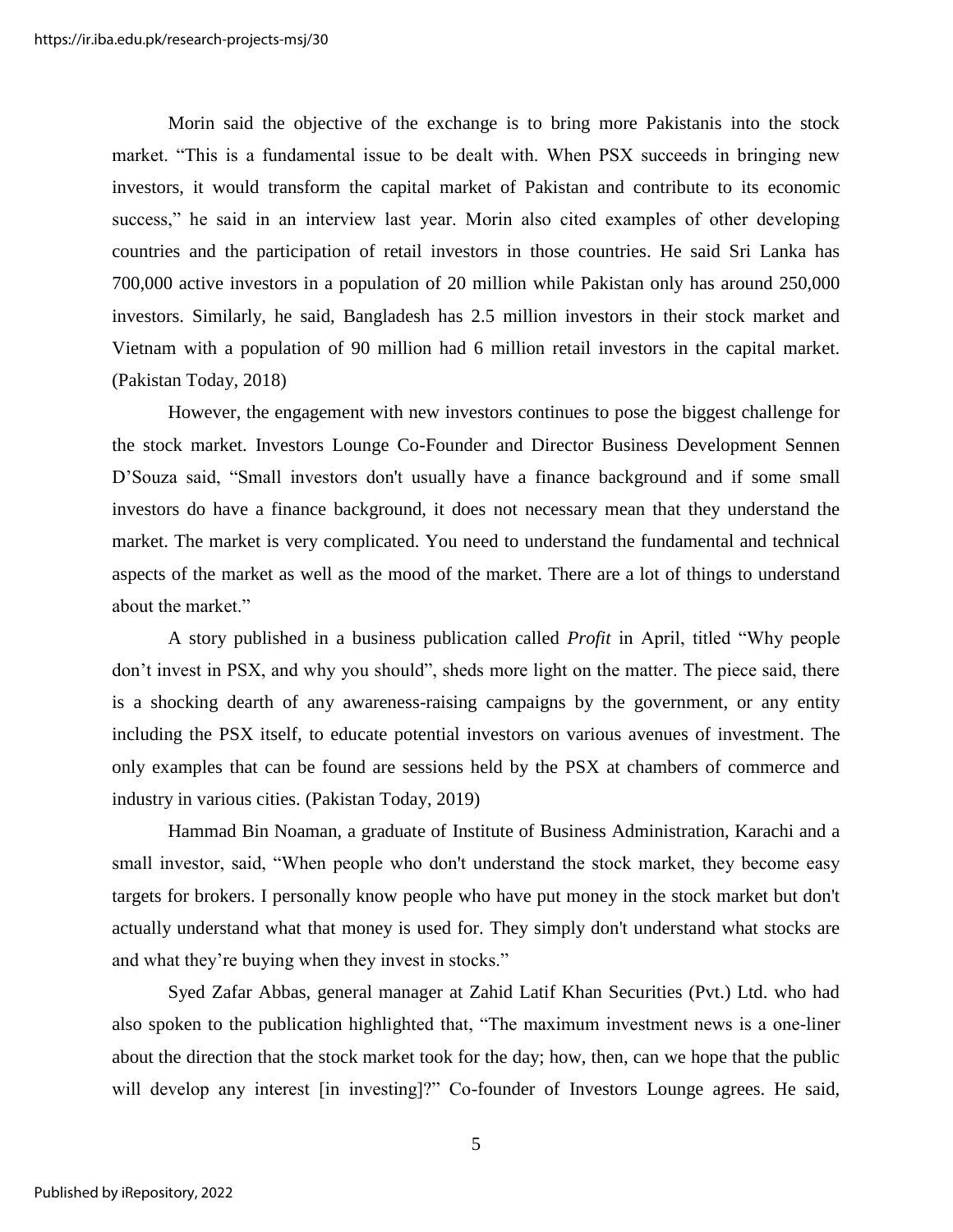"There is a serious lack of knowledge, even amongst the educated class, about the functionality and the complexities of the market and there isn't enough awareness being carried out for its understanding."

A rare incident took place in the form of the website "JamaPunji" launched and managed by the Securities and Exchange Commission of Pakistan (SECP), to educate interested investors. (Securities and Exchange Commission of Pakistan (SECP), 2018) The website includes a stock trading simulator and explains the different types of investments that can be made in the stock market. Approximately two dozen people who expressed interest in the stock market were asked if they were aware of this platform's existence, yet none of the interviewees said yes. The only group that knew of the platform are people who are already traders.

The broadest argument perhaps is that the investment culture in Pakistan is low to begin with. Private borrowing for investment is even lower, as is apparent by the condition of the commercial banking sector as well. Second argument can be seen from the fact that there are less than 600 listed companies on the PSX as opposed to a more than 150,000 registered companies. This means that the public can only share the equity and profits of less than 1 percent of the industry in the country. On top of it, the stringent regulations of IPOs and the code of corporate governance itself is a discouraging factor for many large conglomerates who are still not comfortable opening up to the open market.

D'Souza said, "The investor thinks he doesn't have the time and expertise so who do I turn to? So the investor opens up an account with a broker and asks the trader what to buy and sell. Traders are mostly non-qualified people who on the basis of hearsay and general discussion and gossip in the offices and WhatsApp groups, they do the trading on your behalf. So if someone had a bad experience in the market because of their trader, that they lost money in the market, the investor thinks that if the expertise of the broker couldn't help me make money, then either the stock market isn't the right place to make money or everyone is a thief."

Then there is the elephant in the room of unprotected small investors. No effort, to date, has been made to attract smaller investors towards the stock market. The culture of privatization is also at a standstill which is the easiest and the quickest way to open up new avenues of investment in the stock exchange for the general public. Inability to retain investors who did come to the market is as big a problem as the inability to attract new ones. Some investors do so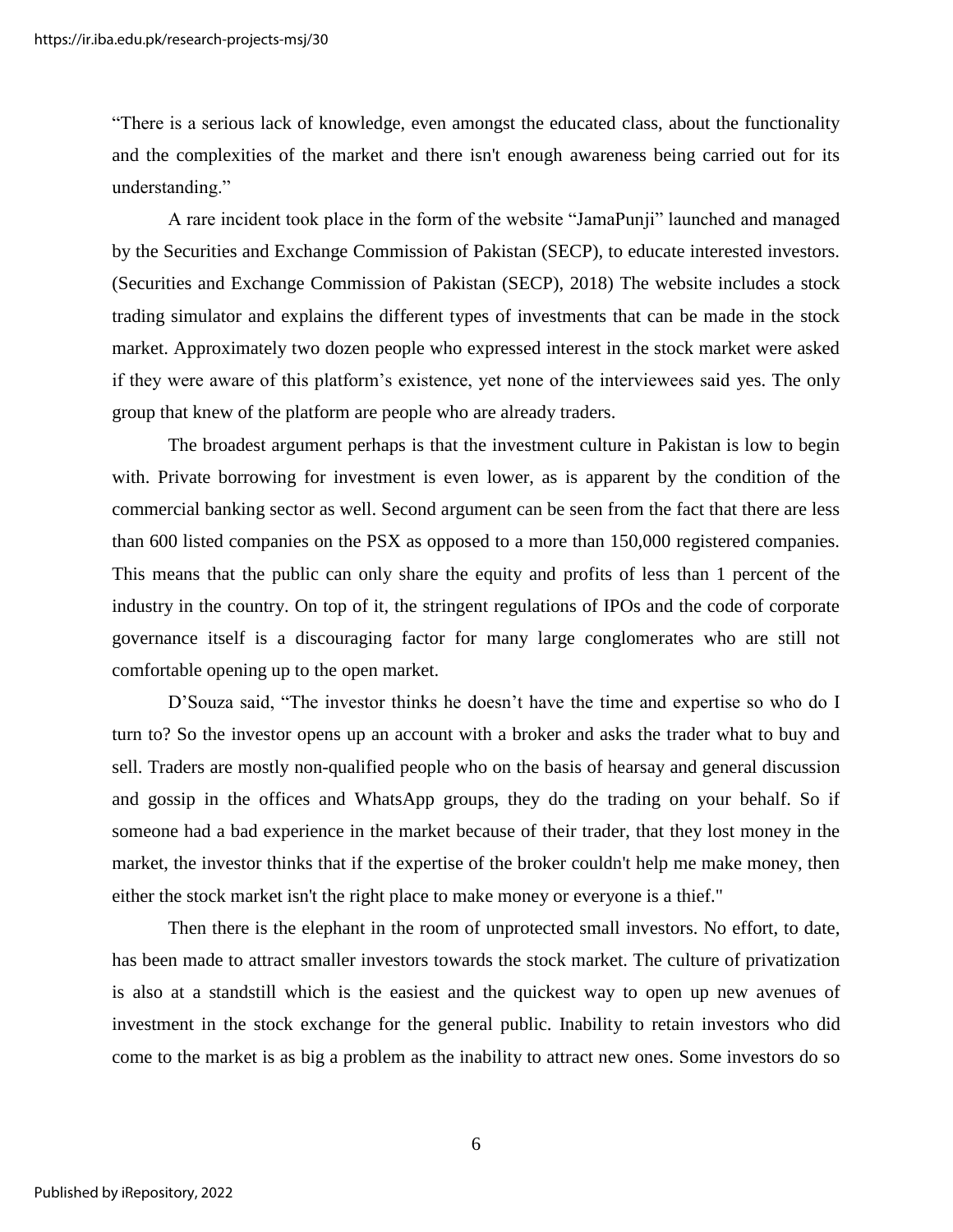because they have made losses, others find the environment biased towards richer and bigger investors, while some leave the market owing to their own bad money decisions.

Hammad said, "Brokers in my experience try to influence you for buying and selling of stocks a lot. Often the feedback of the broker is conflicting from what the discussion was on online or in professional business circles. If the brokers land themselves a big portfolio, they start to neglect the smaller investor's portfolio and investment."

One practice that can be described as the investors' own fault is 'margin financing'. This means that an investor trades on more than their actual invested capital. Consider this: you invest Rs 100,000 but, through margin financing, you take on three or four times the liability of the invested amount – say Rs. 400,000 – and trade on that. You will pay interest on this additional amount which is compounded daily. This means that if your bets about the market are correct, the returns you make on this investment will far exceed the cost you pay in commissions and interest. But if you falter, the loss is equally massive. This can be understood as a legal form of gambling but the only practical difference comes in the form of no criminal charges. The risks, rewards, and therefore speculative part of the deal remain the same.

However, the problem of the investors registering with the PSX but not following through far exceeds the number of people who leave just because of losses made from margin financing. D'Souza said, "So there are around 2.5-3 lac Unique Identification Numbers registered with the market. These are small investors that at some point registered but currently, in my knowledge, there are only 20-30 thousand active monthly traders in the market. Pakistan isn't even close to countries like India and Sri Lanka in the number of investors in the market. Less than 1% of the population is in the market."

Many people think that the root of the problem lies with the illegal and unfair practices rampant in the industry. While SBP and SECP have tried several times to counter practices like information leakage and insider trading, there is still no dearth of these and other similar practices making it impossible for a common man to earn anything significant from the stock exchange, as it is all controlled by a few big investment brokerage houses. A regular visit to the PSX will bring you across dozens of traders ever complaining of the persistence of this menace yet being completely helpless in doing anything about it. There is an overarching lack of trust in the traders themselves.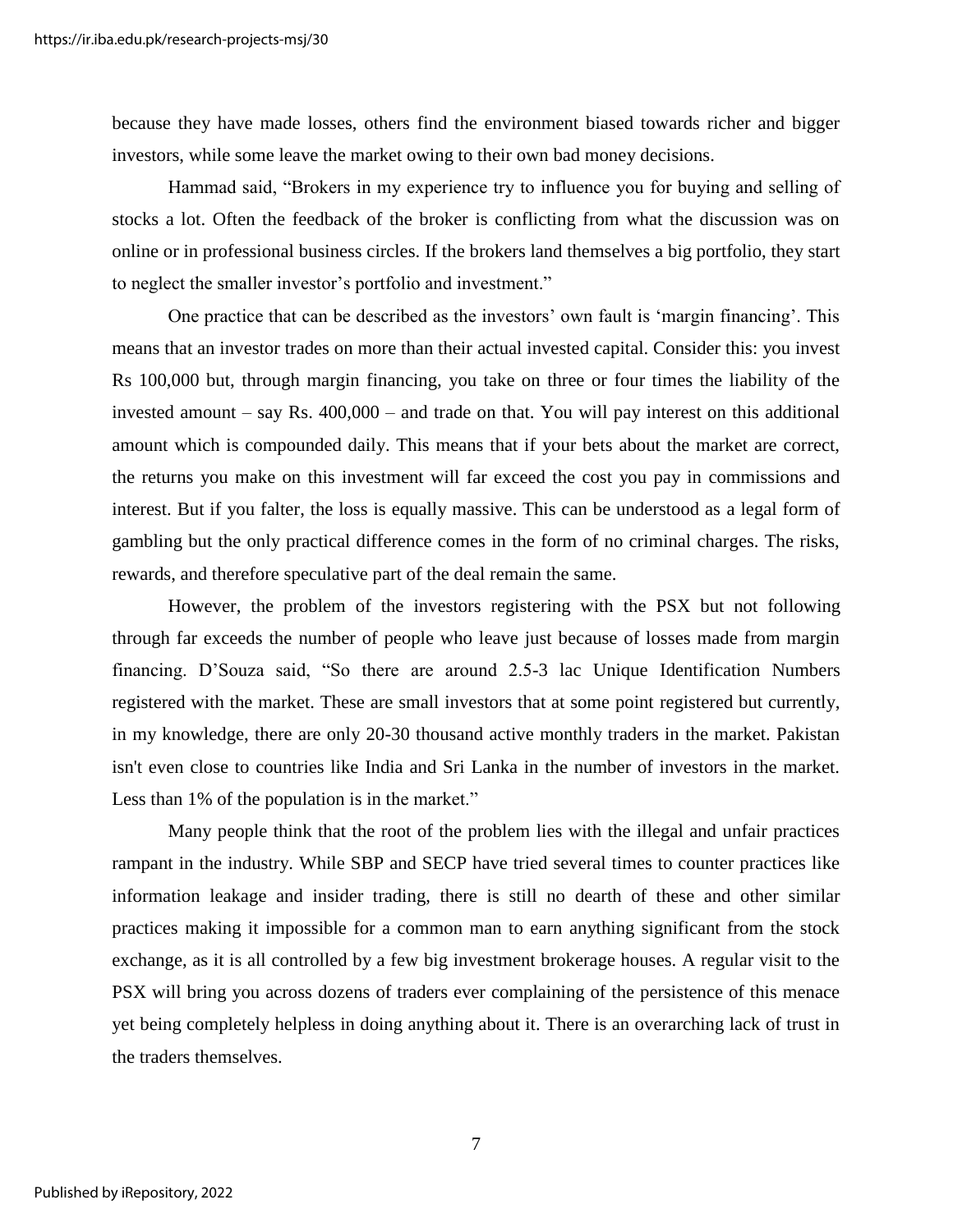The point to note here is that insider trading and stock price manipulation is not exclusive to the Pakistani stock market. The plethora of Bollywood and Hollywood movies alone should be enough to see how rampant the practice is  $-$  in our neighboring country as well as in one of the world's most developed markets. The solution then is not to steer clear of investing in the stock market altogether, rather choose investments that steer clear of such manipulative influences. As the story in Profit recommends, "One way to avoid getting mired in a sticky situation like this is to steer clear of investments offered by securities companies themselves which may create a conflict of interest for brokers."

Pakistan Stock Exchange also operates on the rule of 'undisclosed trading' whereby traders, brokers or individual investors are not supposed to know the buying and sale of each other. However, this information is also rampantly disclosed and leaked, causing as much harm to smaller investors as it benefits those indulging in techniques like insider trading.

A lot has been done in this regard. In 2017, the Securities and Exchange Commission of Pakistan (SECP) ordered an investigation into this leakage of trading information. A committee was formed to investigate and uncover the culprits behind this. But there was never a result that was published. If a report did come out, it never saw light of the day. A reputable publication published a comment from an unnamed senior broker who said on record, "If I recall correctly, this was the fourth committee set up over time to investigate the matter, but except for footing the bill worth around Rs 30 million, nothing has been achieved so far."

The only tangible impact of SECP's regulations has come from the strong reaction to those investment analysts' reports that were found guilty of publishing false information. That is to say an extremely minor part of these unfair practices, but it was still worthy of commending since small investors who do not have access to the quick updates on insider information are solely dependent on these reports.

Another reputable fortnightly publication printed a response from SECP in May 2018 that said, "The SECP conducted detailed inspection in relation to rumors regarding data leakage and the PSX has implemented various measures to bolster data integrity based on recommendations." (Pakistan Today, 2018) While this quote did not deny the existence of such practices, there was still no answer as to the results of the researches and investigations being conducted. The direct quote from PSX CEO Morin also called this investigation a "top priority."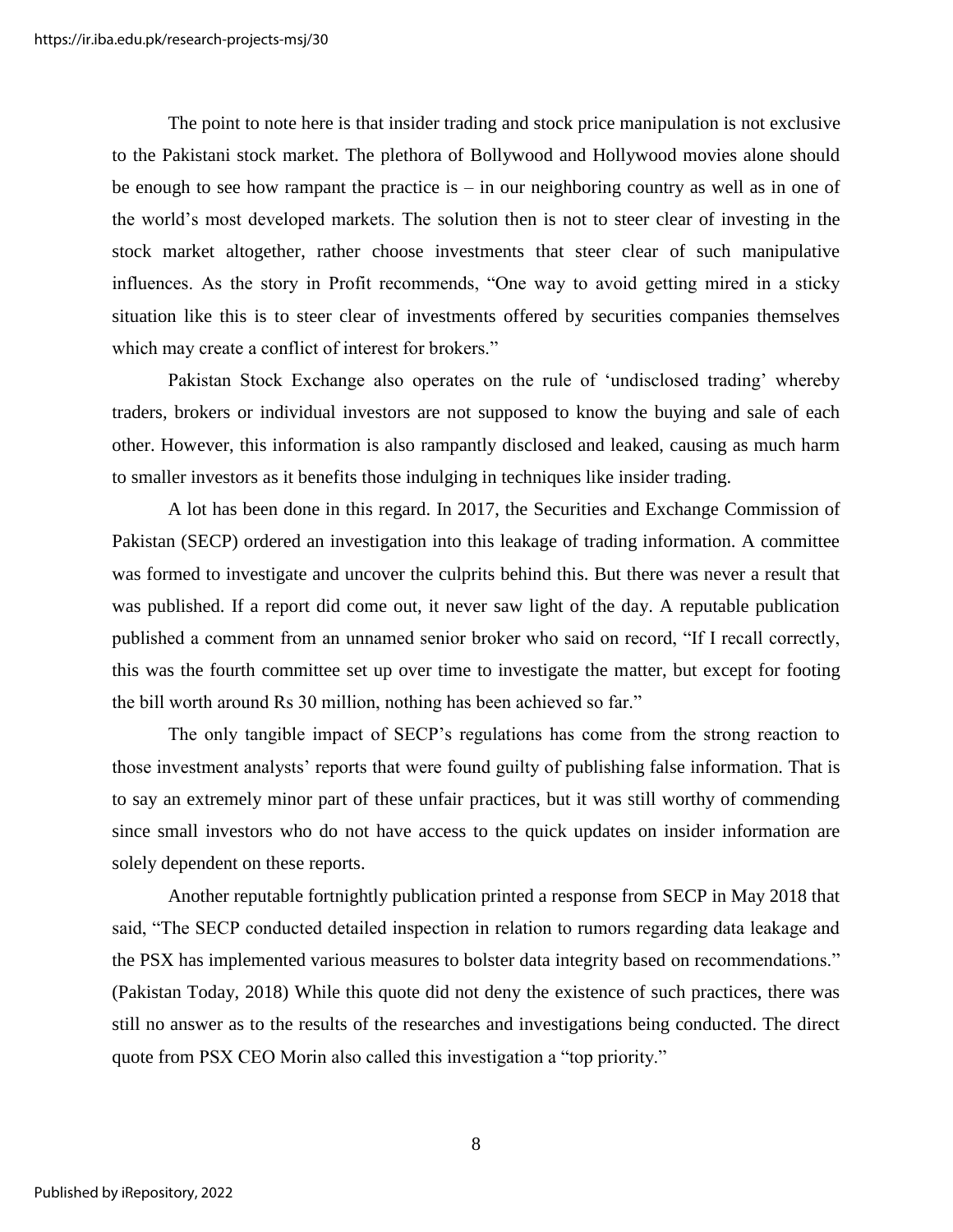Ahmed Raza Munaf, a financial analyst at Intermarket Securities Limited, says one of the reasons for low participation of retail investors in the stock market is perception. "People think the market is rigged and unfair and there's no protection for the investor," says Munaf. He also says a lot of the times brokers end up defrauding their clients and there's no way for investors to get their money back.

There's also a general lack of awareness about the stock market itself, says Munaf. "People don't know the first thing about investing in the stock market. It's an alien concept to them," he says. Shahrukh Saleem of AKD Securities also thinks awareness is a big reason why small investors don't invest in stocks. "People have the tendency to invest in gold and local committees and bonds. Stock market has never been properly marketed to the people," says Saleem. (Saleem, 2019) He also says that while recently people have started to invest, they're investing more in mutual funds rather in individual stocks.

Saleem says to increase the participation of retail investors in the stock market, young investors need to be attracted to it. "It's hard to change the mindset of the older generation to bring them towards stocks, but the young generation will be more willing to invest if they're properly targeted," says Saleem. Munaf says that to increase retail investors, brokerage houses need to step up and maximize their reach by targeting smaller cities and increasing their agents.

Saleem and Munaf also highlight another hurdle in the process of investing in the stock market — documentation. "There's a lot of paperwork. To open an account, I'll have to fill forms and get statements from my bank and then submit them to the brokerage house." But Syed Sanakhawan, a financial analyst at JS Securities, thinks it's not that big of a problem. "People think it's a long and tedious process to open account with a brokerage firm, but it's not. It's just like a bank account," says Sanakhawan. (Sanakhawan, 2019)

Sanakhawan thinks there's low participation of the public across the board, be it bank accounts or the stock market. He also says there's a trust deficit between the investor and the broker, especially more so since the 2008 financial collapse in which people say they were misguided by brokers. "Brokers make a commission every time their clients trade, and they try to convince clients to trade even if sometimes, the investor would benefit more by not trading. This permanent role of the broker is also irritating for the investor," says Sanakhawan.

D'Souza also had a nugget to add here, and he talks about the main operating model of the trading market being problematic itself. In her words, "If the model of the broker-investor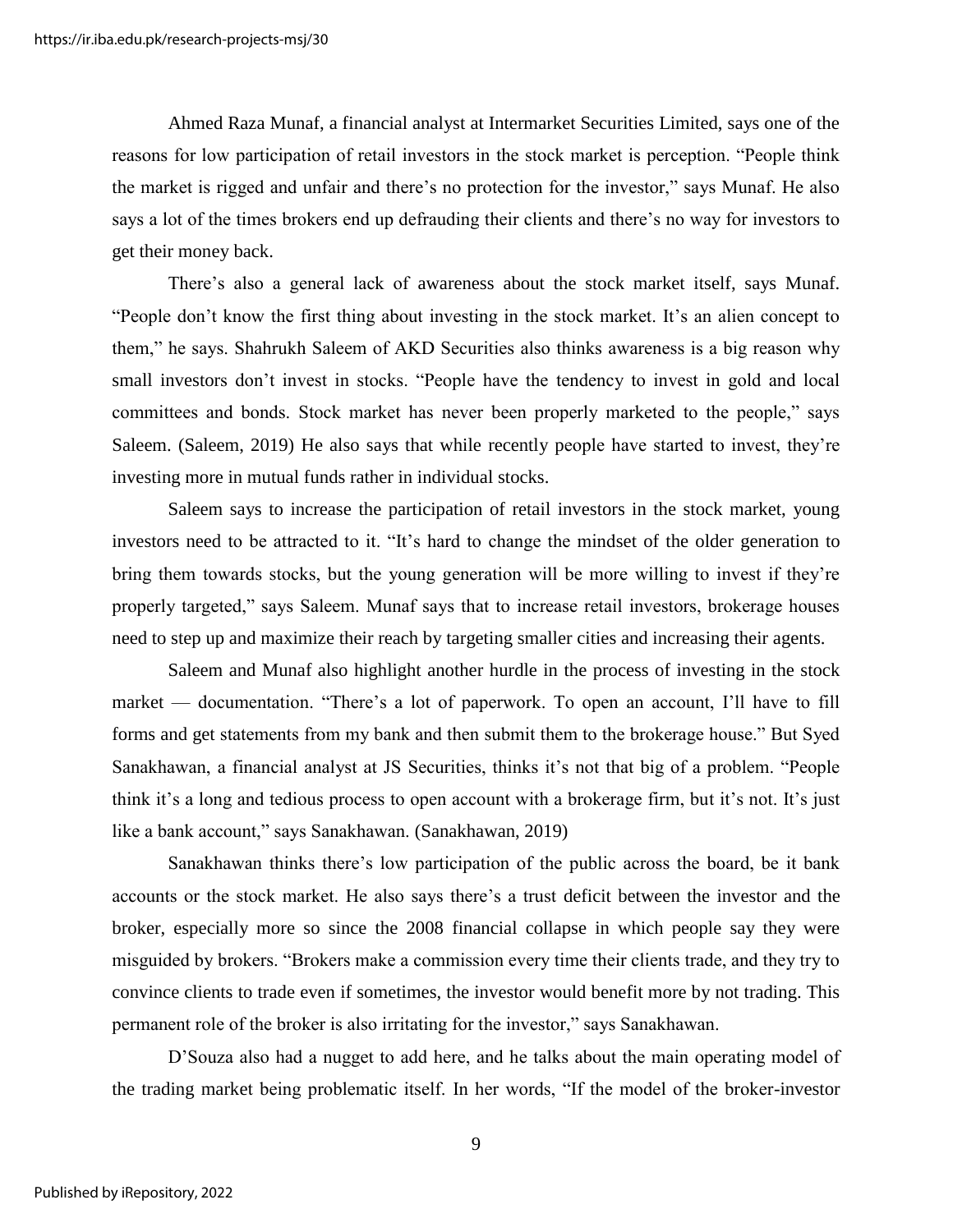relation was based on profit percentages, then the broker would be incentivized to make more money for the investor. The current model has the broker making money on the trading done by the investor. So the broker would want you to buy and sell more shares, effectively earning him more broker fees. The broker's earning is directly proportional to the trading done by the investor, whether the trading ends up bringing profit or loss for the investor himself. So this will continue until the model is changed."

Junaid Hanif, an economic graduate from Lahore who's never invested in stocks, highlights another aspect of the role of brokers between the investor and the stock market. "The stock market is so complex and difficult to understand, even for a finance and economic student like myself, so I'll always need a broker to guide me and will never be able to take decisions myself," says Hanif. He says the investing in the stock market should be easier and decision power should in the hands of the investor and not with the broker.

Hanif also says that from his understanding of the stock market, only a considerable amount of capital can guarantee good monetary returns. "My time, interest and business intellect in the stock market will account for nothing if I don't have a huge sum of money to put in the stock market," he says. Hanif thinks playing with stocks is a game for the rich, and those who have large sums of excess money lying around. "For people like me, belonging to middle-class families, I cannot afford to invest in stocks, knowing that the market is unfair and almost always results in losses for the small investor," he says. (Hanif, 2019)

Another reason people don't invest in stocks if the availability of alternative investment avenues. Sanakhawan compares a piece of land or a property to a stock. "If someone buys land, they can go and see what they've bought. But how can you physically verify a stock?" he asks. Awareness about the stock market is at the heart of the problem. Saleem thinks half of the people that have some knowledge of the stock market think it's *haram* and that's why they keep away from it.

Then there are the government bonds and national saving schemes that are more attracting to people because they offer a risk-free return, as compared to the stock market. "If the rate of government bonds is as high as 12-13%, which it is these days, people would obviously invest in those securities because they're getting a guaranteed high risk-free return," says Munaf.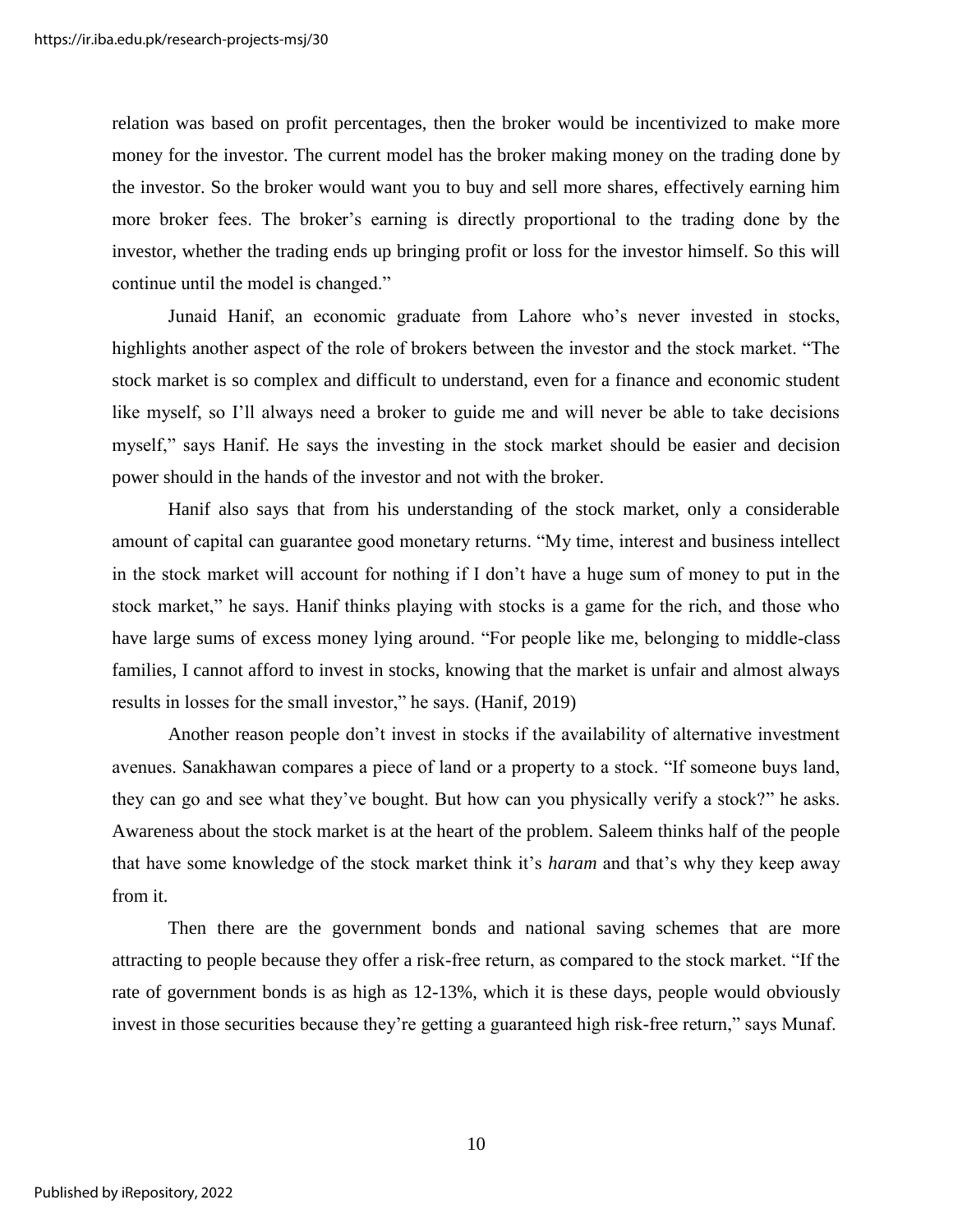Saleem says people still believe putting money in bank accounts is better than investing in stocks. "They don't understand that money in banks loses its value over time, but if they invest in stocks, there's a chance to earn profits," he says.

Sanakhawan also blames the huge local informal economy for the low number of investors in the stock market. "People who deal in the informal or the black economy will never invest in stocks because they'll have to disclose their assets," he says. He says that this is a big chunk of the economy that might never get invested in the stock market. (Sanakhawan, 2019)

#### **Final Word**

The above discussion makes it fairly obvious that the current model and operational procedures of the Pakistan Stock Exchange make it a place less friendly to the smaller investors inclining it in favor of those with bigger and deeper pockets.

However, that is no cause for disappointment. Any market in the world needs investors' confidence to work, and any economic model – or even a product – needs an established customer base for it to succeed and continue to remain relevant. The minimum amount of investment in most trading companies in Pakistan is Rs 50,000. Mind you, that is still lower than the retail price of 1 *tola* gold. That is to say that the PSX is an opportunity waiting to be explored by the smaller investors. Yes, it is not on its best behavior but to take it there it will require a higher number of smaller investors – higher enough to make the combined investment by smaller investors become significant enough for the movers and shakers of the stock market.

The authorities can help in this regard by strengthening their anti-corruption laws and penalties while enabling easy information and access to general public. Students and market players can also play their part in educating their friends and colleagues and to help build a narrative of trust, confidence, and fair trading in the Pakistan Stock Exchange.